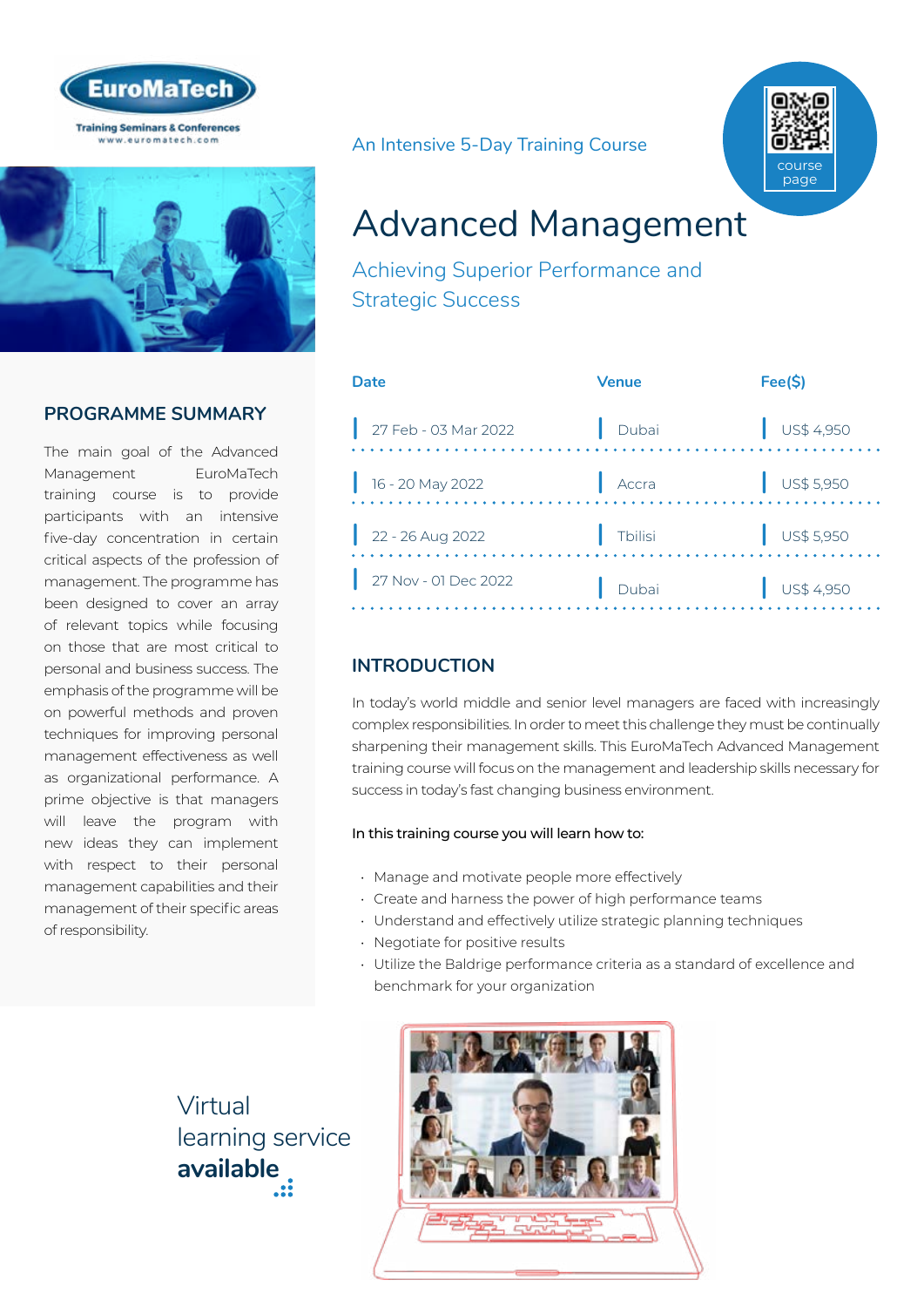#### **TRAINING METHODOLOGY**

Participants will learn by active participation during the programme through the use of a wide variety of instructional techniques. There will be group exercises to allow for a "hands on" approach to learning. Instructional films will be utilized to present "best practices" approaches. In addition there will be in depth discussion of critical success factors.

#### **WHO SHOULD ATTEND**

This EuroMaTech Advanced Management training course is specifically designed for professional in all areas of operations who seek to manage the process of change and improve the performance of their area of responsibility. It is an opportunity for all professionals to advance their 'management thinking' and keep abreast of the most modern concepts in management.

#### It will be of benefit to all Professionals, who are:

- Responsible for Organizational Improvement
- Concerned with Achieving Standards of Excellence
- Interested in enhancing their Management Skills
- Interested in enhancing their Leadership Skills
- Who have responsibility for Strategic Planning
- Who have responsibility for Team Leadership

#### **PROGRAMME OBJECTIVES**

- Consider Methods for Improving Management Performance
- Gain Insights into the Successful Implementation of Teams
- Study the Techniques of Strategic Planning
- Develop their Skills in the Area of Negotiating
- Analyze the Baldrige Award Criteria for Excellence
- Examine the Application of Management Best Practices

#### **In-house Training**

EuroMaTech is capable of conducting this training programme exclusively for your delegates. Please e-mail us on inhouse@euromatech.ae for further information and/or to receive a comprehensive proposal.



www.euromatech.com

## **QUALITY CERTIFICATIONS & ACCREDITATIONS**

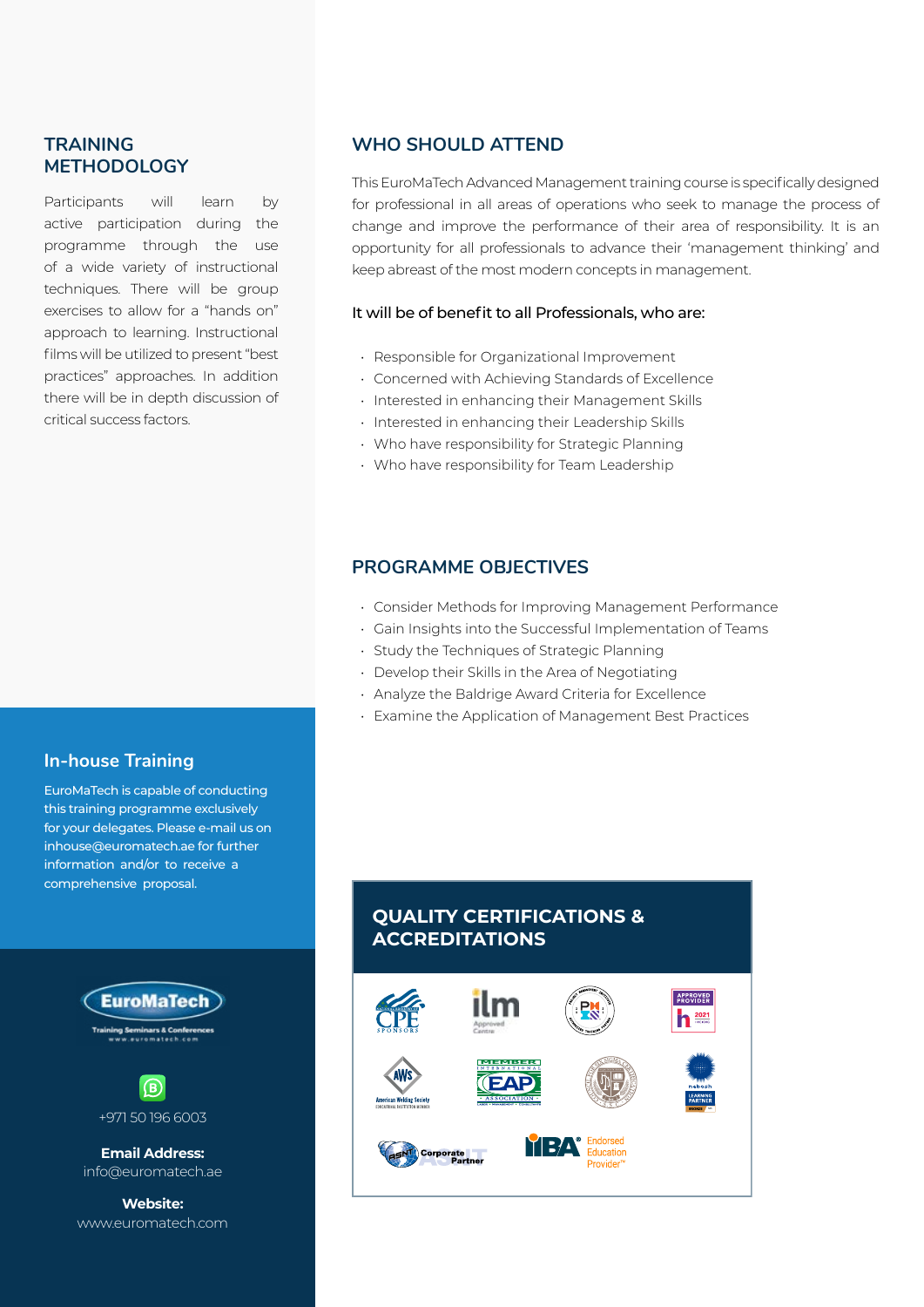# **COURSE OUTLINE**



## **Day 1**

#### People Management

- The importance of sociotechnical management
- Organizational values and visionary leadership
- Introduction to the Malcolm Baldrige quality award-standard of excellence
- Organizational and personal learning
- Employee training, wellbeing, satisfaction and commitment
- Enhancing your coaching skills

## **Day 2** Leading Teams

- Work teams and project management
- Understanding team member styles
- Managing conflict in a productive manner
- Creating a virtual team
- Evaluating team effectiveness

## **Day 3** Strategic Management

- Management by fact and vision
- The strategy development process
- Strategic planning and implementation
- SWOT analysis and performance improvement techniques
- Integrating the value chain for enhanced performance
- Examples of strategic success and failure

## **Day 4**

## Negotiating for Results

- Gaining insight into the negotiating process
- Characteristics of an effective negotiator
- Developing negotiating strategies
- Employing persuasive negotiation techniques
- Achieving the benefits of effective negotiating
- Negotiation exercises

## **Day 5**

#### Operational Excellence

- The Malcolm Baldrige quality award-standard of excellence practice
- Matching organizational strategies with operational results
- Achieving competitive advantage through operational excellence
- Business models and business process re-engineering
- Public responsibility, citizenship and value creation
- Lessons from the best performing companies and benchmarking your operation against the best